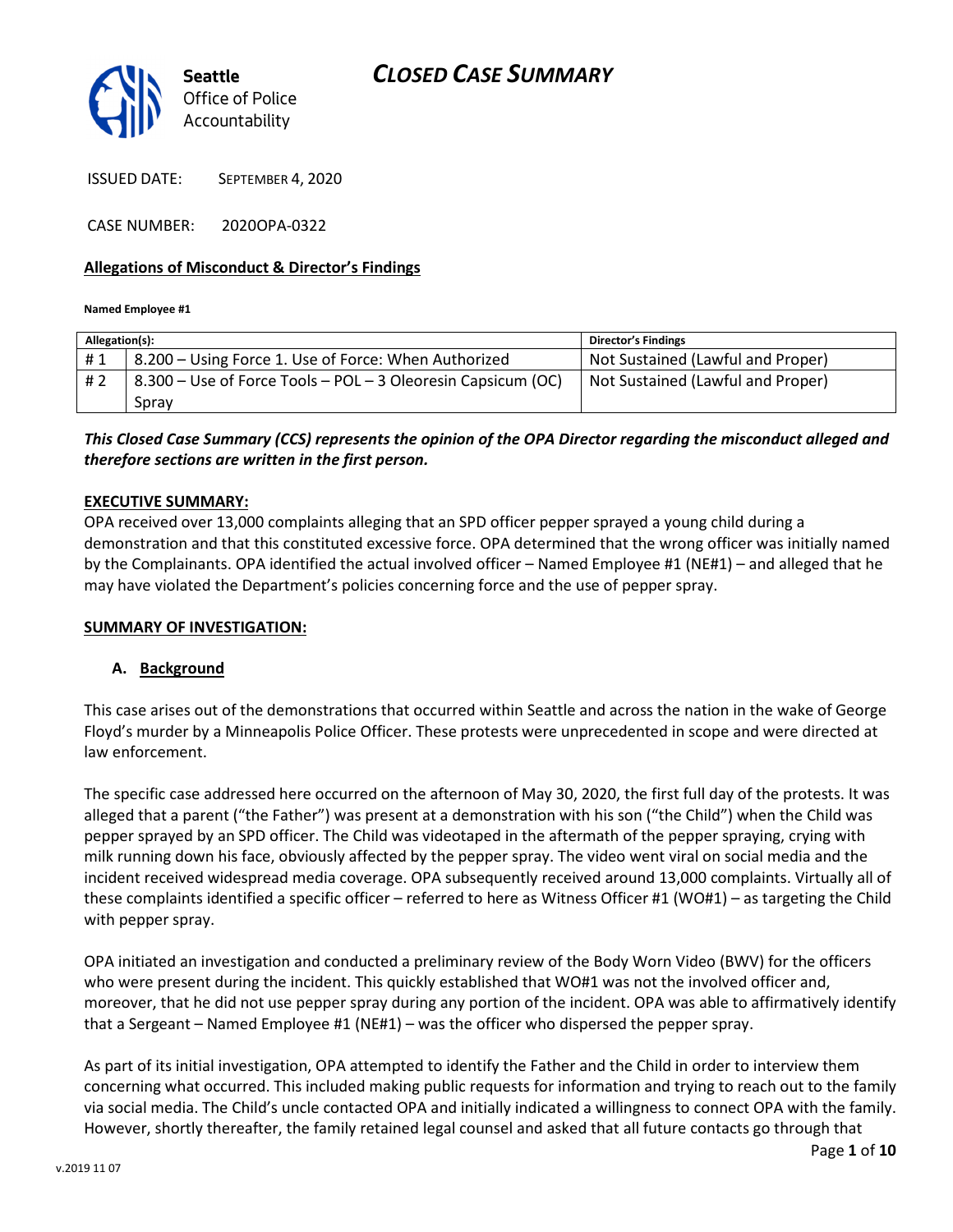

# CLOSE CASE SUMMARY

OPA CASE NUMBER: 2020OPA-0322

counsel. OPA complied with this request, but the family's counsel did not respond to OPA or agree to allow the Father and Child to sit for interviews.

The Father did, however, make statements to the media. He was quoted by The Independent as recalling that: "he had just finished praying with members of their church as part of a peaceful anti-racism protest when a police officer fired mace at the group which hit his son in the face." The Independent reported the Father's statement that the pepper spraying "came out of nowhere." The Father confirmed to The Independent his belief that officers purposefully pepper sprayed the Child, stating: "I would say that [officers] were targeting my boy." The Father asserted that, in the aftermath of the pepper spraying no officers or medical personnel attempted to provide the Child with assistance. He told The Independent: "No officer, who's paid to protect, chose to stand up, break the ranks, [and] go help this child."

## B. Analysis of Body Worn Video

### 1. Clarifying Information for the Reviewer

OPA reviewed the BWV for multiple officers and supervisors that were in the immediate vicinity of the pepper spraying and whose video captured the force in part or in full. This included the BWV for NE#1, WO#1, Witness Officer #2 (WO#2), Witness Officer #3 (WO#3), Witness Officer #4 (WO#4), Witness Officer #5 (WO#5), Witness Officer #6 (WO#6), Witness Officer #7 (WO#7), and Sergeant #1 (SGT#1).

This BWV is summarized below. Due to the significant amount of video analyzed and in order to give sufficient context to the reviewer, OPA provides the following points of clarification:

- At times, the BWV summaries overlap and repeat the same facts but from a different officer's perspective. This is done to provide a full accounting of what happened.
- The summaries describe multiple occurrences that took place largely simultaneously. Specifically, the summaries recount: (1) an arrest that was effectuated at the far right of the line; (2) pushing between officers and demonstrators that occurred to center right and far right of the line; and (3) NE#1's dispersal of pepper spray, which occurred in the vicinity of the center right portion of the line.
- The time that elapsed from the commencement of the arrest to the last dispersal of pepper spray was around 25 seconds. The pepper spraying, itself, took place over, at most, five seconds.
- The officers were stationed across the line from left to right in the following order: WO#5; WO#6; WO#3; WO#4; WO#1; and WO#2. In addition, NE#1, SGT#1, and WO#7 all started to the back left of the line and moved forward to the right and right center. NE#1's position at the time of the pepper spraying was to the right of WO#6 and to the left of WO#3. SGT#1's position was between WO#4 and WO#1. WO#7's position was between SGT#1 and WO#1.
	- 2. The Demonstration, a Disturbance, and Pepper Spraying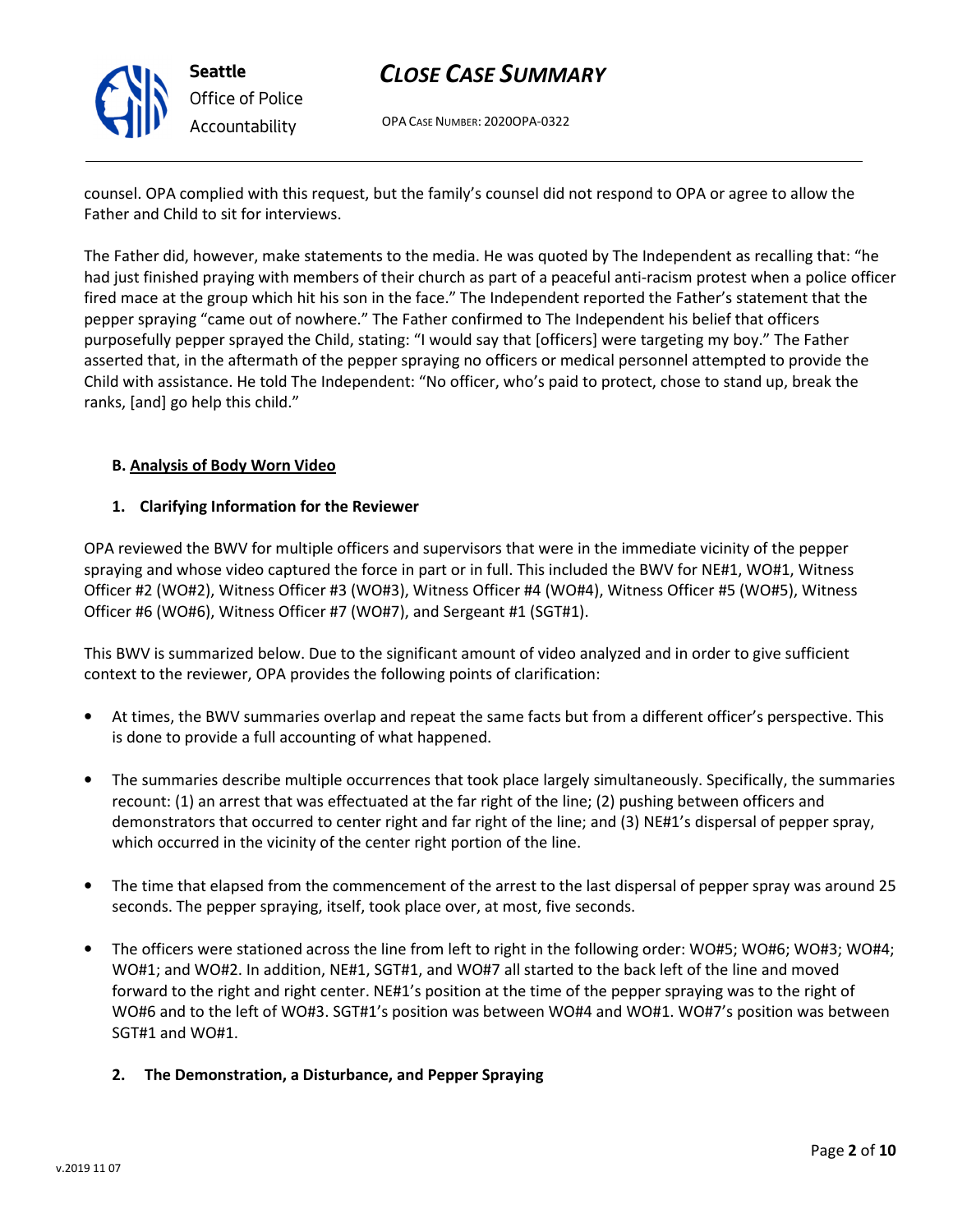OPA CASE NUMBER: 2020OPA-0322

At approximately 3:00 p.m., demonstrators were gathered in the vicinity of Fourth Avenue and Pine Street. Officers created a police line across the street and were facing the demonstrators. BWV captured discussions between a Lieutenant and two Sergeants – NE#1 and SGT#1. The Lieutenant noted that, given injuries suffered by officers earlier from projectiles, the demonstration occurring in the immediate vicinity was going to be declared an "unlawful assembly." BWV further recorded NE#1 discussing this with SGT#1, another Sergeant, and officers. At this same time, WO#1, WO#2, WO#3, WO#4, WO#5, and WO#6 were all staffing the line facing the demonstrators. NE#1, SGT#1, and WO#7 remained to the back left of the line.

The BWV showed that, for approximately 40 minutes prior to the pepper spraying, various demonstrators interacted with the officers, some intermittently calling the officers "terrorists" and "racists" and using profanity towards them. For example, one demonstrator identified WO#3 by name, said that he would be "looking for him," and stated: "I'm going to put you motherfuckers out…done." None of the officers responded.

At approximately 3:10 p.m., a man on the right side of the line (the "Arrestee") began yelling at the officers, accusing them of targeting him. Other demonstrators tried to calm him down and told him not to give the officers a "reason." WO#2's BWV showed him tell SGT#1 that the Arrestee had tried to steal his pepper spray earlier that day. WO#2 said that there was probable cause and SGT#1 agreed that the officers could effectuate the arrest. WO#2 notified other officers on the line about the imminent arrest and, around one minute later, grabbed the Arrestee and pulled him towards the officers' side of the line. He and other officers took the Arrestee into custody.

Simultaneous to this, officers loudly stated: "move back." They moved forward with their arms outstretched. The BWV showed WO#3 move towards a female demonstrator and push her backwards with his baton. Another female – referred to here as Subject #1 – then converged on the line. She yelled at the officers: "no you move back." She pushed over the line and into WO#3. She grabbed onto WO#3's baton, pushed back against him, and again yelled: "don't push me. You move back." At this moment, WO#3's BWV captured the dispersal of pepper spray by NE#1 towards Subject #1. Subject #1 recoiled backwards and a male – later identified as the Father – could be seen. The Father put his left arm around Subject #1 as she turned. The Child could not be viewed at that time on WO#3's BWV. It was unclear whether the pepper spray also impacted the Father. WO#3's BWV also showed another momentary dispersal of pepper spray towards an individual – referred to here as Subject #3 – who was preparing to throw an object towards officers at the time. It did not appear to be a complete burst. Subject #3 threw the object towards the officers and then ran away. The Father and Child had already moved back by that point.

The BWV for WO#4, who was situated near WO#3, showed Subject #1 grab WO#3's baton and push. It further showed the dispersal of pepper spray. The short burst of pepper spray hit Subject #1 in the head, and, at that time, she lowered her head. NE#1 shifted the stream of pepper spray downwards to follow her movements. WO#4's BWV depicted the Father standing directly behind Subject #1. The Child was not visible. Subject #1 turned and ran into the Father at the time the pepper spray was dispersed. It was unclear from WO#4's BWV whether the pepper spray also impacted the Father. WO#4's view was then blocked by other individuals.

WO#5 was situated to the left of WO#3. At around the 43-minute mark of WO#5's BWV, the Father first walked into view with the Child at his side. The Father was wearing a black jacket with the hood over his head and had a red mask on. The Child was also wearing a jacket with the hood up. Like the Father, the Child had a mask covering his face. With regard to the Child's height, the top of his head reached to around the bottom of the Father's ribcage. When the Father was behind demonstrators, the Child could not be seen, but the Child was visible at times when the Father paced back and forth.



Seattle

Office of Police Accountability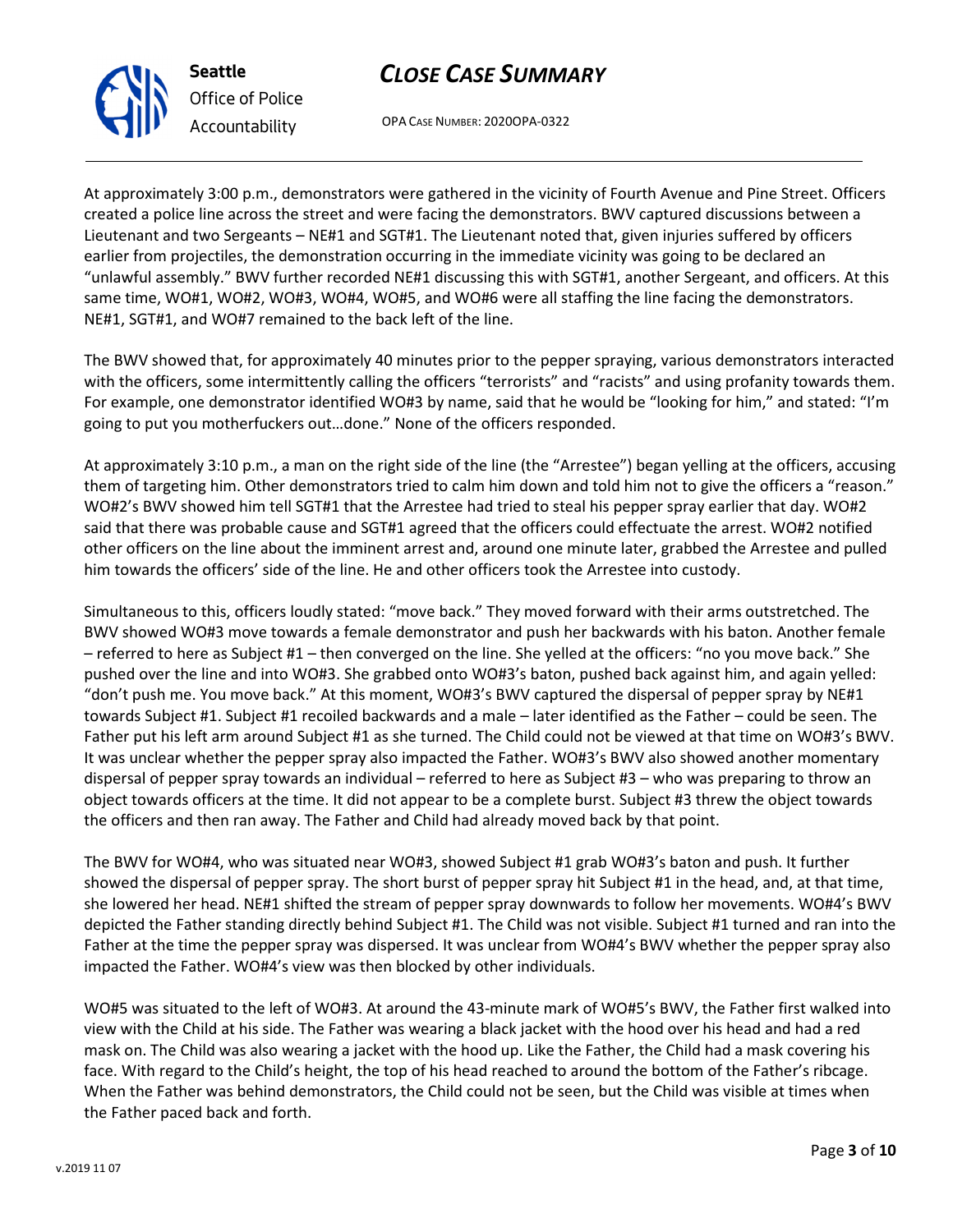

# CLOSE CASE SUMMARY

OPA CASE NUMBER: 2020OPA-0322

The Father walked directly behind the line of demonstrators facing the officers and said: "…look at them, these scary motherfuckers, not one of them is over 200 pounds soaking wet." After a minute, he turned around and walked away. The Father continued to address officers from several feet away, calling them "scary motherfuckers" and "pussy ass motherfuckers." He said to them: "you'd get your ass beat out here one on one." He noted that this was why they had so many officers there. At this time, the Child was standing to the Father's right and was behind other individuals. For around the next 20 minutes, the Father and others spoke to and about the officers, sometimes identifying them by name. At one point, the Father referenced and pointed to the Child, noting that officers would shoot him when he grew up. At another point, shortly before the disturbance occurred, he said, while pointing at different officers in turn: "I'll beat your ass, I'll beat your ass, I'll beat your ass…" At this time, the Father appeared to be holding the Child's left hand with his right hand. The Child's location then shifted, so that he was standing to the front left of the Father. The Father turned from side to side, keeping the Child in front of him with his arms on the Child's shoulders.

The disturbance then began taking place to WO#5's right. The crowd in front of WO#5 began to move back while others moved towards the disturbance. WO#5 said: "move back guys. Give us a little space." Subject #1 could be seen walking directly in front of WO#5 and the other officers with her arms outstretched towards the disturbance. She then pushed into officers immediately next to WO#5. The Father was situated several feet back and to the left, but he also quickly moved towards the crowd that was gathering to the right with the Child still in front of him. He moved towards the back of Subject #1 and was immediately behind her at the time the pepper spray was deployed. He was holding the Child to his right side with his arm around the Child's shoulders. Subject #1 turned towards the Father and he grabbed her with his left arm and pulled her back. He again turned to face the officers and wiped his face with his left arm. He turned around and looked down at the Child, who was by his right side. He continued to walk away from the line. A bicyclist with a red top – referred to here as Community Member #1 (CM#1) – rode up to them and appeared to begin administering aid to the Child. The Child was in obvious discomfort and could be heard yelling. An unidentified officer stepped forward and called out for the Child to be brought over for medical assistance. Demonstrators then began accusing that officer of pepper spraying the Child. The Father also approached the officers and yelled at them regarding the pepper spraying of the Child.

WO#1's BWV showed that, at the time the man at the right side of the line was taken into custody, WO#1 used his bicycle to push the line back. When a woman approached him, he again used his bicycle to push her back. WO#1 stood in front of the woman and other demonstrators when, to his left, people started running backwards. CM#1 rode into view and down the street. WO#1's video did not show the Father or the Child, but CM#1 remained in the far left of his field of vision. Demonstrators in front of WO#1 yelled at him for pushing them back and for the arrest that had occurred. The woman WO#1 had previously pushed accused him of pepper spraying people and shooting "wooden" bullets. She and others stated WO#1's name and asked for his badge number, which he provided. The woman walked away saying: "fuck you" and "I hope you die." People in WO#1's vicinity began yelling about the Father and Child being pepper sprayed. WO#1 remained in that location until he left the scene. WO#1's BWV definitively established that he did not use pepper spray.

WO#6 was situated in between WO#3 (to her right) and WO#5 (to her left). Her BWV showed the disturbance occurring to her right and that she used her baton to push demonstrators back. While doing so, she stated: "move back." She used her baton to move back another woman – referred to here as Subject #2 – who was still standing in front of her. Subject #2 turned towards WO#6 and pushed into her. At that time, Subject #1 intentionally walked directly into WO#6 and WO#3 with her hands outstretched and while moving towards the disturbance. WO#6 pushed Subject #1 in the side with her baton and Subject #1 then converged on WO#3. The video showed Subject #1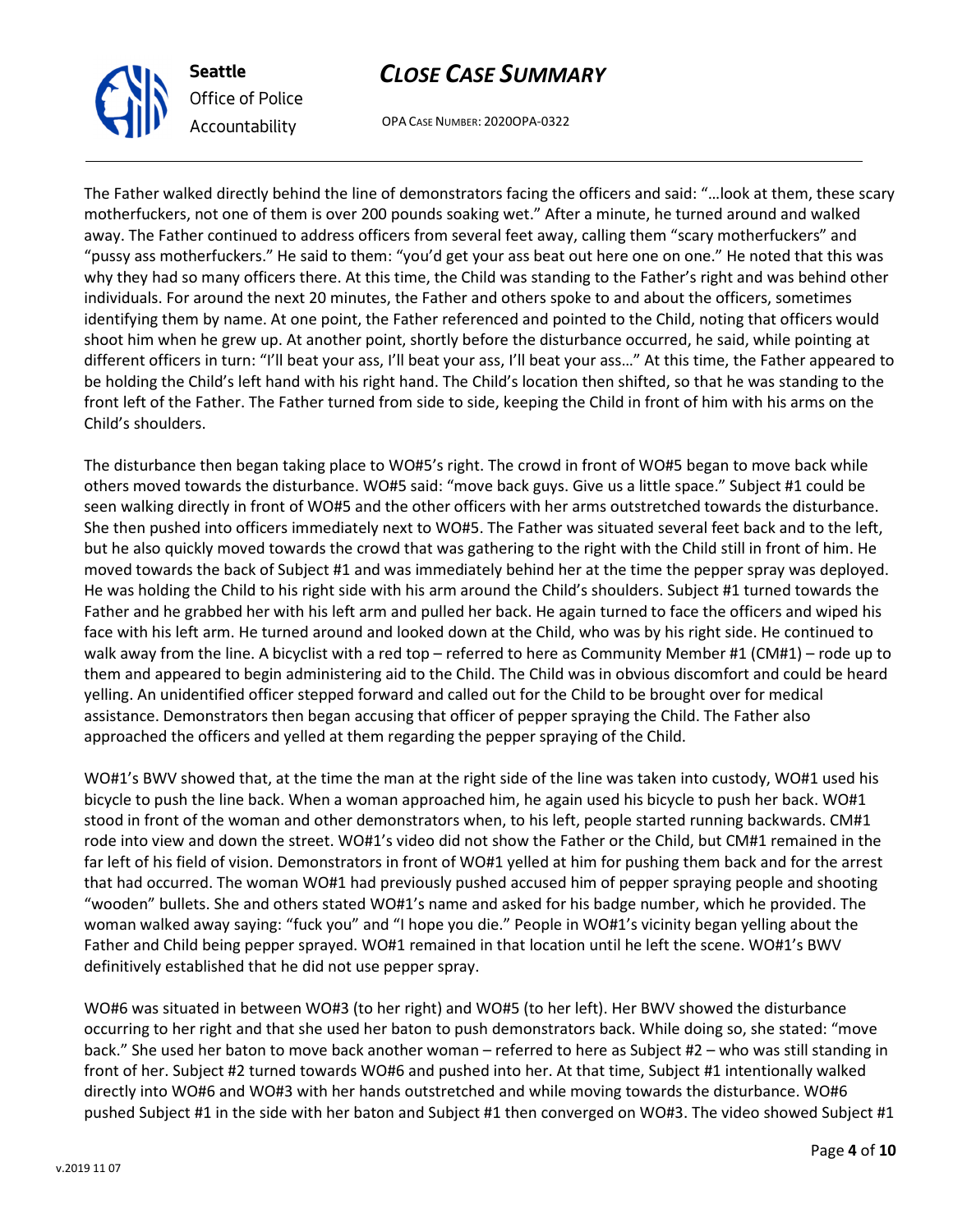

OPA CASE NUMBER: 2020OPA-0322

push into WO#3 and then get pushed back. It further showed Subject #1 reengage and grab WO#3's baton. Subject #2 also turned around to face WO#6 and stepped towards her. At that time, pepper spray was dispersed by NE#1 over WO#6's shoulder. The pepper spray, which was a blue stream, hit the right side of Subject #1's helmet. She lowered her head and the spray followed her downwards. She lifted her head up again and turned to her right. The Child and the Father were not visible on WO#6's BWV at that moment. Pepper spray also appeared to affect Subject #2, and she turned around quickly. The crowd then began to dissipate. At that point, the Father and the Child could be seen walking backwards from the line. The Father wiped his face with his left forearm. The Child was at his right side. Demonstrators again approached the line and began yelling at WO#6 about the Child being pepper sprayed. The Father then approached and began yelling at the officers. He yelled at WO#6: "you're a bitch. You just fucking pepper sprayed my eight-year-old son." The Father walked away, and WO#6 remained at the scene.

WO#7 was standing behind the left side of the line. He spoke with SGT#1, who told him that the protest was going to "get real here in a bit" and was going to be declared an "unlawful assembly." While they were speaking, WO#7 noticed the disturbance at the far right side of the line. He rushed over to where the arrest was occurring. He turned to his left and observed Subject #1 and others converging in on where WO#3 was standing. NE#1 could be partially seen to WO#7's left, but he was predominantly blocked by SGT#1, who also raised his pepper spray towards the crowd. At that moment, a blur was noticeable on the BWV, as well as the sound of an impact. WO#7 recoiled, and his BWV shook. He stated several times: "I've just been hit by a rock." He walked by NE#1, who was to his left. NE#1 asked WO#7 if he was okay.

SGT#1's BWV showed him move to the vicinity of the disturbance at the same time that WO#7 did. NE#1 was to SGT#1's left, and they were separated by another officer. SGT#1 turned to face Subject #1 who could be seen grabbing onto WO#3's baton and pushing. His BWV depicted NE#1 then dispersing pepper spray at Subject #1. The blue mist of the pepper spray was visible, as was Subject #1's white helmet. The Father and the Child could not be seen at the time. Subject #1 recoiled backwards and, at that moment, the back of the Father was visible. SGT#1 reached out with his pepper spray, but he did not use it. An object that appeared to be a rock then sped by SGT#1. WO#7 exclaimed that he had been struck by the rock. SGT#1 stayed at the line, facing demonstrators. A demonstrator directly in front of him was holding a traffic cone. Behind that demonstrator was CM#1, who appeared to be providing aid to the Child. SGT#1 was at the line when the Father approached and began yelling at the officers about the Child being pepper sprayed.

Lastly, NE#1's BWV showed him standing behind the police line. Immediately prior to the disturbance occurring at the far right of the line, he was between 30 to 40 feet back, conferring with other supervisors. He then began running towards the line. He slowed down and walked directly behind WO#3 and placed his hand on WO#3's back. Subject #1 was facing him and pushing through the line. NE#1 stated: "move back." Subject #1 grabbed onto WO#3's baton and pushed forward, moving WO#3 back into NE#1. NE#1 yelled: "move back." He then dispersed his pepper spray at Subject #1. When he did so, Subject #1 dipped her head down and bent forward. From a review of the BWV, neither the Father nor the Child were in NE#1's line of sight. Virtually simultaneous to the pepper spraying of Subject #1, NE#1 turned to his left towards Subject #2, who was engaged with WO#6. Subject #2 quickly moved back and away. The crowd retreated soon after the pepper spray was used. At that time, the back of the Father could be seen. NE#1 remained at the line as a hard object was thrown towards the officers. He pointed to where he thought the object came from.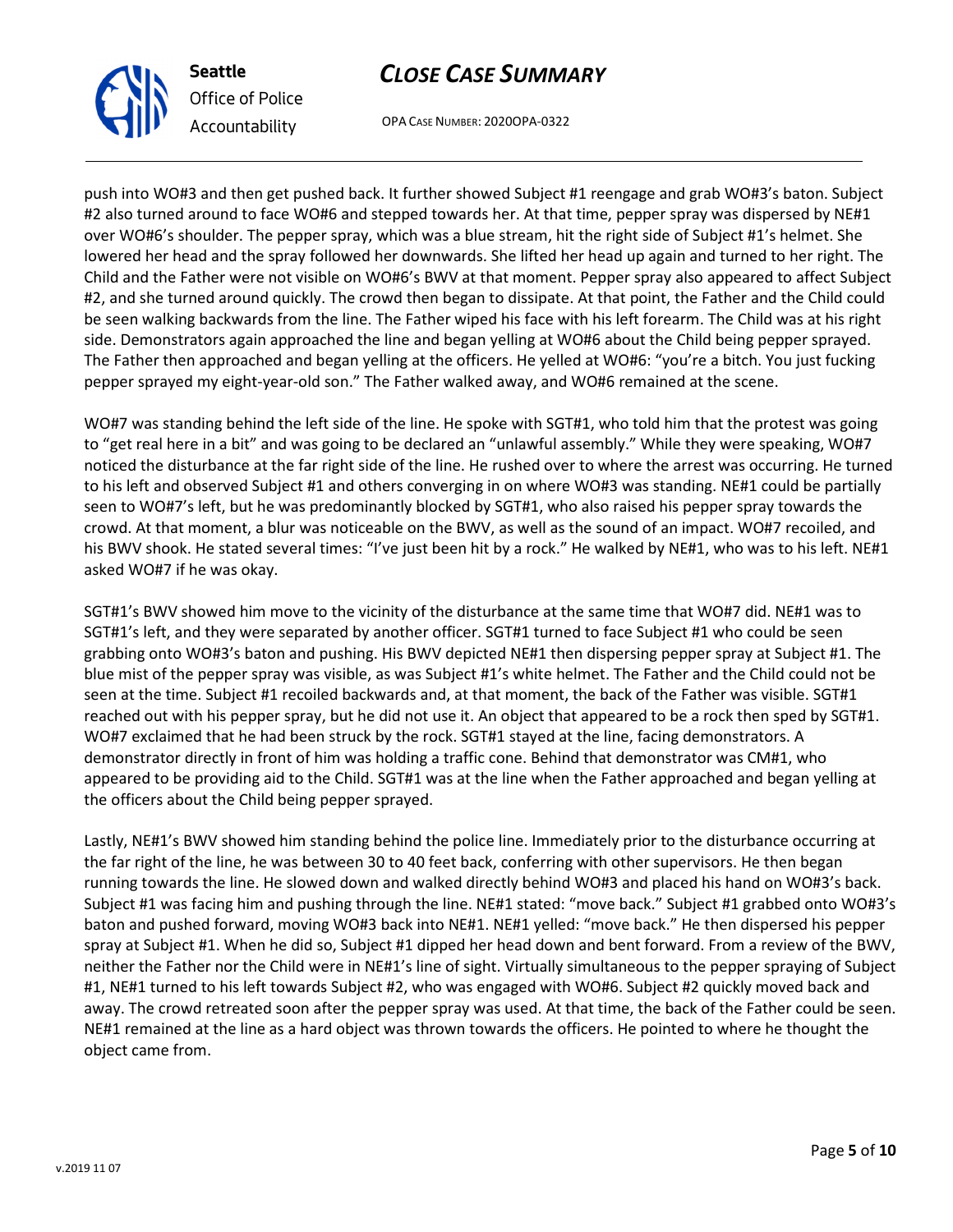OPA CASE NUMBER: 2020OPA-0322

## C. Use of Force Reports

NE#1 documented the force he used in a Use of Force Report. He detailed using pepper spray twice in quick succession and then beginning to do so a third time before stopping midway. NE#1 wrote that he observed Subject #1 pushing back against WO#3 and documented that she did not comply with several orders to "move back." NE#1 indicated that he believed that there was the need to stop Subject #1 from pushing into WO#3 and he felt that pepper spray was the least intrusive force tool at his disposal. He said that he was carrying a blast ball but that he determined that the blast ball would affect more bystanders. In comparison, he noted that he could directly target Subject #1 with pepper spray. He said that he dispersed a burst of pepper spray to her head and that this caused her to back away.

He explained that he saw Subject #2 to his left pushing towards WO#6. He said that he turned to face her and dispersed a quick burst of pepper spray towards her face. He described this burst as being shorter than that used on Subject #1. He said that this caused Subject #2 to back away.

Lastly, he described that he saw Subject #3 in front of him winding up as if to throw an object. He said that he began to disperse pepper spray in the demonstrator's vicinity, but that he determined that the range was too far and that he would not be able to reach the demonstrator.

He explained that, due to the exigent nature of the incident and how fast it was, it was not feasible to give a warning prior to using the pepper spray. He also noted that he gave other orders that the Subjects did not comply with.

NE#1 wrote that he did not see the Father or the Child at any of the times he dispersed pepper spray. He said that he was not aware that they were in the immediate vicinity of Subject #1 until he later watched video. NE#1 indicated that he did not target them or intend to spray them. He noted that he did not see any blue dye from the pepper spray on the Father, so it was unclear to NE#1 how the Father and the Child became affected.

## D. Community Member Interviews

OPA interviewed CM#1. He said that he was observing the protest and saw the Father with the Child positioned in front of him. CM#1 characterized the Father as holding the Child in a "protective manner." He said that the pepper spraying then occurred. CM#1 said that, given his training as a medic, he rode over to try to assist people affected by the pepper spray. He recalled believing that both the Father and the Child had been affected by blue pepper spray. He indicated that he poured milk in the Child's eyes. CM#1 said that the Father wiped the Child's eyes, which appeared to cause the recontamination of the Child. CM#1 then assisted the Father in getting cleaned first. He said that the Father then ran towards the police and he and others tried to pull him back. CM#1 said that he continued to decontaminate the Child and that, when this was accomplished, the Father and the Child walked away.

OPA also interviewed a community member – referred to here as Community Member #2 (CM#2) – who took the video of the Child crying that later went viral. CM#2 was at the scene and saw a disturbance between a demonstrator and officers and observed the officers push forward. He said that the Child then ran to the Father and, at that point, he began recording. He confirmed that he did not see the pepper spray being used or see the Child get pepper sprayed. He told OPA that he spoke to other witnesses at the scene but that he did not have contact information for them.



Seattle Office of Police Accountability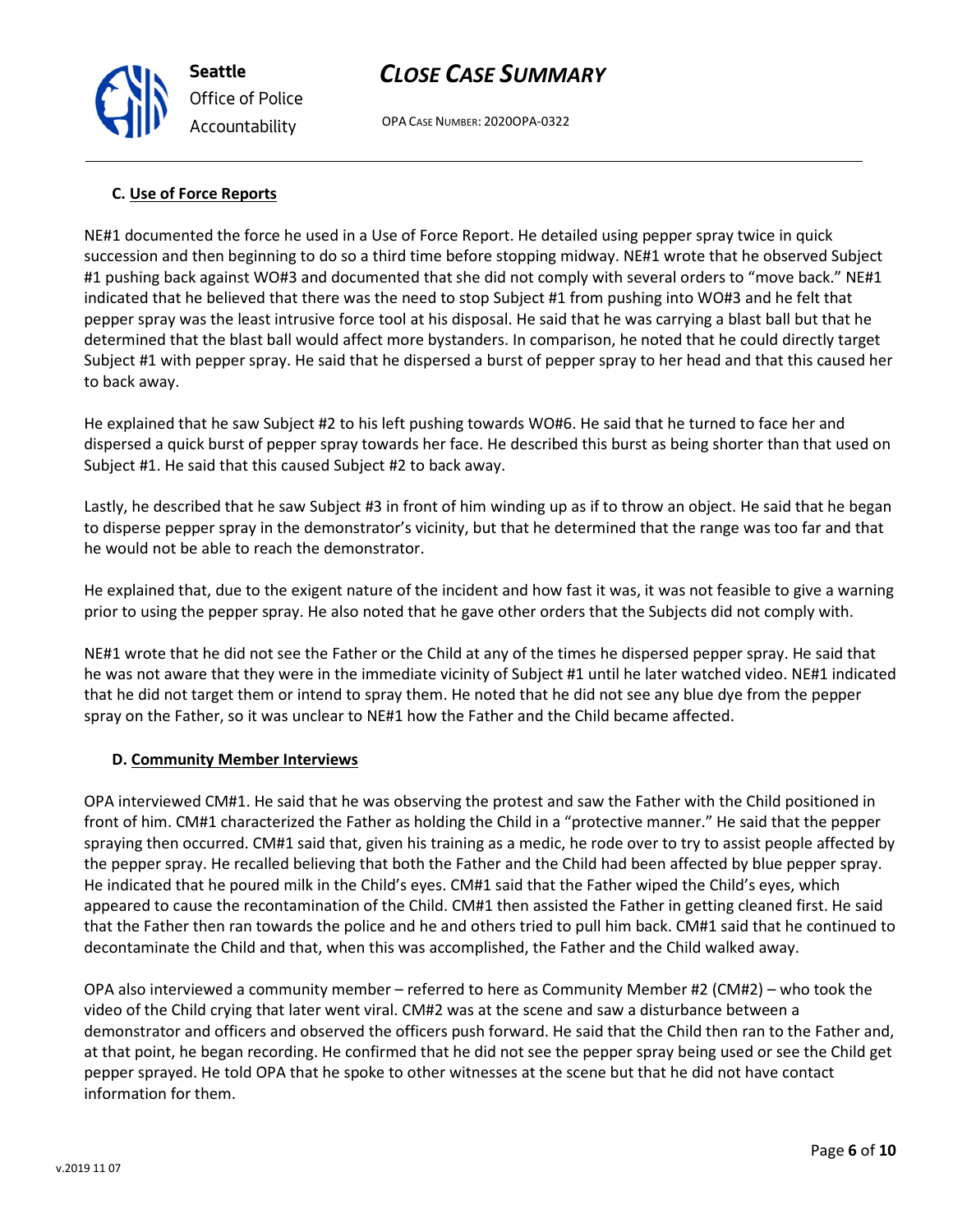OPA CASE NUMBER: 2020OPA-0322

OPA further contacted a third community member – referred to here as Community Member #3 (CM#3) – who said that he had video concerning the incident. He told OPA that WO#1, who was initially alleged to have sprayed the Child, did not do so but that another officer did so "maliciously." OPA requested that CM#3 consent to an interview; however, CM#3 demurred due to perceived safety concerns. OPA offered to list him as an anonymous witness and protect his identity, but ultimately CM#3 declined to participate in an interview.

OPA lastly contacted three other individuals who asserted that they witnessed the incident. The first said that she was on a FaceTime call with a friend who was at the protest and saw the pepper spraying. She confirmed that she was not present. She agreed to pass OPA's contact information on to her friend, but the friend did not get in touch with OPA. The second said that he did not make an OPA complaint and then hung up the phone. The third said that her father-in-law was at the protest. She said that she would pass OPA's contact information along to him, but her father-in-law did not get in touch with OPA.

With regard to the rest of the approximately 13,000 complaints, OPA reviewed each one to determine whether there were any direct witnesses. OPA ultimately identified that the remainder of the Complainants did not witness the incident but learned about it via social media or through some other means. These individuals were not interviewed based on their lack of first-hand knowledge and OPA's resource limitations.

## E. Officer Interviews

## 1. Named Employee #1

NE#1 told OPA that, prior to the incident occurring, he had tactical discussions with the Lieutenant and other Sergeants. He recalled that officers' injuries from earlier that day were mentioned. He said that he then observed a disturbance at the far right side of the line. He stated that he believed an arrest was in progress. NE#1 indicated that, given the possibility that officers left the line to assist in the arrest, he ran up to the line to make sure that it was properly staffed and was held.

NE#1 said that he stood behind an officer. He told OPA that officers were directing demonstrators to move back, and that he did so as well. He recalled Subject #1 forcing her way through the line and pushing WO#3. He stated that, in his perception, Subject #1 was noncompliant with multiple legal orders and was engaging in assaultive behavior towards WO#3. Given the totality of the circumstances, NE#1 felt that the best force tool available to him was pepper spray. He believed that going hands on was more dangerous under the circumstances as it could result in increased physical harm to both Subject #1 and himself. He asserted that the use of pepper spray was the least intrusive force he could use to push Subject #1 back and prevent her and others from breaching the line.

NE#1 said that he directed one burst of pepper spray towards Subject #1's face/head area, which was consistent with his training. He said that he did not recognize anyone else being in the immediate vicinity at the time but noted that she ducked down and pulled away and was grabbed by another individual. He stated that he later learned that this was the Father, but he did not see the Father at that moment.

He told OPA that he was aware that another demonstrator to his right had been pushing towards WO#6. He said that he turned to face that demonstrator and dispersed another burst of pepper spray. He said that this was shorter than the first burst. Again, he contended that he was concerned that this demonstrator was being non-compliant



Seattle Office of Police Accountability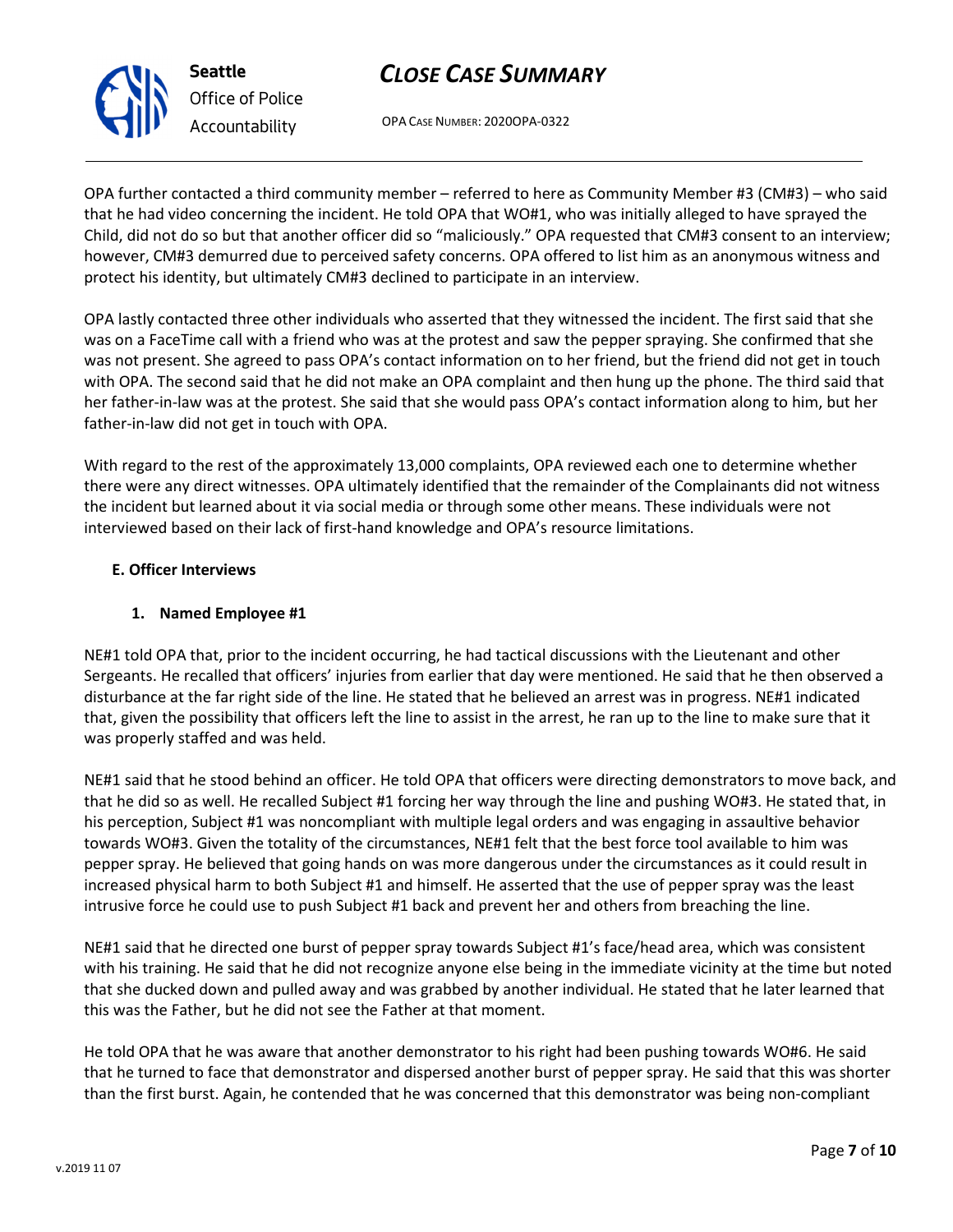

# CLOSE CASE SUMMARY

OPA CASE NUMBER: 2020OPA-0322

and had been pushing into an officer to breach the line. He used pepper spray to prevent that demonstrator from continuing to do so and to create distance between them.

NE#1 stated that he then observed a third demonstrator about to throw an object at officers. He began to disperse pepper spray a third time but stopped because the distance was too far. NE#1 told OPA that the object, which he believed was a ball bearing, struck the baton of an officer next to him.

NE#1 indicated that he was upset when he learned that the Child was affected by pepper spray. He stated that this was not his intent and that he never saw the Child at the time the pepper spray was deployed. He told OPA that he was very sorry that the Child experienced this, and that the Child and the Father were not his targets at any point.

## 2. Witness Officer #1

OPA also interviewed WO#1. He confirmed to OPA that he did not pepper spray the Child and that he did not use any pepper spray during the incident. He told OPA that, while he was on the line at the time the pepper spray was used, he did not see it. He said, however, that he was aware that the Child had been affected by the pepper spray because of what demonstrators in the crowd were saying. WO#1 told OPA that, as a result of being falsely identified as the involved officer, he received a number of threats.

## ANALYSIS AND CONCLUSIONS:

## Named Employee #1 - Allegation #1 8.200 Using Force 1. Use of Force: When Authorized

SPD Policy 8.200(1) requires that force used by officers be reasonable, necessary and proportional. Whether force is reasonable depends "on the totality of the circumstances" known to the officers at the time of the force and must be balanced against "the rights of the subject, in light of the circumstances surrounding the event." (SPD Policy 8.200(1).) The policy lists a number of factors that should be weighed when evaluating reasonableness. (See id.) Force is necessary where "no reasonably effective alternative appears to exist, and only then to the degree which is reasonable to effect a lawful purpose." (Id.) Lastly, the force used must be proportional to the threat posed to the officer. (Id.)

As a threshold matter, the BWV clearly established that, contrary to the popular narrative surrounding this case, the Child was not individually targeted with pepper spray by an SPD officer. The BWV also conclusively disproved some of the assertions attributed to the Father by The Independent and other media sources, including showing that he was not praying in the more than 30 minutes prior to the incident and that the force did not come out of "nowhere." Instead, what the BWV showed was that, at the time Subject #1 began pushing into the line, the Father quickly moved from his position away from the disturbance towards her so that he was situated immediately behind her with the Child to his front right side facing the police line. NE#1 pepper sprayed directly at Subject #1 and, when he did so, she ducked and turned around. It appears that, at this point, a quantity of pepper spray affected the Father and the Child. When NE#1 pepper sprayed Subject #1, she was in his immediate vicinity and neither the Father nor the Child could be seen from his vantage point. NE#1 denied seeing them and, based on a review of the video, his account is supported by the evidence. The Child simply was not visible on NE#1's BWV. Moreover, OPA's review indicated that, at the time of the force, the Child was not visible on the BWV of any of the officers, except for WO#5 who was the further away and had the clearest perspective of what occurred.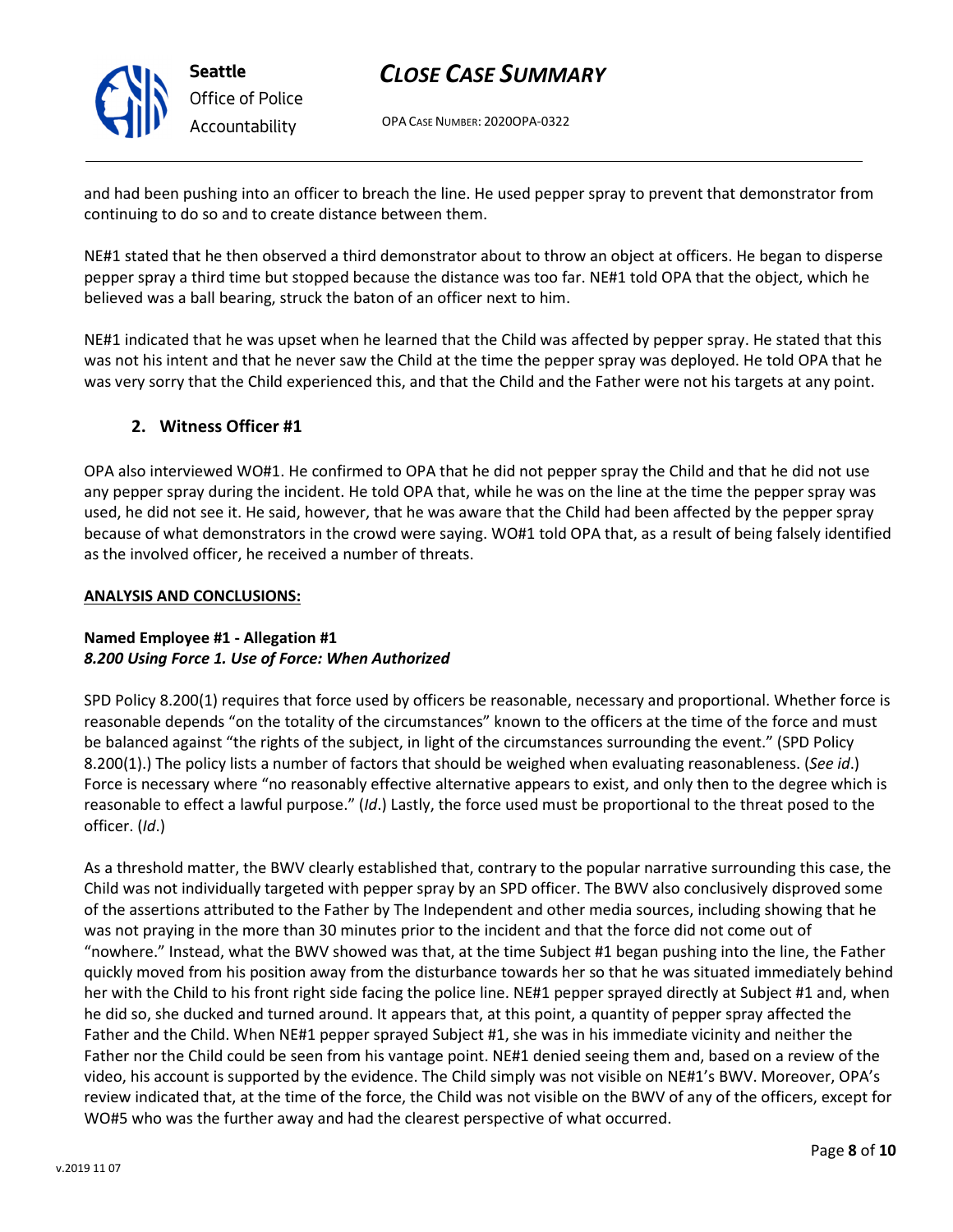OPA CASE NUMBER: 2020OPA-0322

The video indicated that NE#1's burst of pepper spray at Subject #1 was targeted directly towards her while she actively pushed WO#3 and appeared to attempt to breach the line. In that respect, it was an appropriate usage of this less-lethal tool. Notably, this was not a case in which NE#1 misted pepper spray across an entire crowd or indiscriminately sprayed a group of people. If he had done so, he would have borne responsibility for innocent bystanders that were affected and OPA would have found his actions contrary to policy. Here, however, NE#1 used a directed application purposed to eliminate unlawful behavior. This was consistent not just with the overall use of force policy, but also with the requirements of SPD Policy 8.300-POL-5, which specifically governs the use of pepper spray.

The same analysis applies to the second and partial third dispersing of pepper spray. In both situations, NE#1 perceived imminent safety risks and identified pepper spray as the least invasive force tool available to him. While Subject #2 may not have presented as significant a threat as Subject #1 did, OPA cannot say that NE#1's interpretation of her conduct was unreasonable given the second that he had to react. Moreover, WO#6's BWV did depict Subject #2 twice pushing into WO#6 and squaring up at her. With regard to Subject #3, the threat was clear as BWV conclusively showed Subject #3 pulling his arm back and then throwing a hard object at the officers.

The picture of the Child standing in the middle of the street, crying, with milk running down his face is an unforgettable image from these demonstrations. It shows an innocent child who was a victim regardless of the circumstances. That the Child suffered this trauma is something that OPA is extremely sorry for and that no decision in an administrative investigation can ever remedy. Notably, NE#1 expressed similar regret at his OPA interview.

This is one of the hardest cases that I, as the OPA Director, have had to consider during my nearly three years in office. Certainly, there has never been a case that received as many complaints. On one hand, the Child suffered a clear wrong when he was affected with the pepper spray utilized by NE#1. On the other hand, NE#1 used appropriate force to prevent Subject #1 from breaching the line and could not have known that Subject #1 was going to duck and that the Father was going to bring himself and the Child directly behind her, putting them in the immediate vicinity of the disturbance. This is not said to blame the Father, as OPA does not believe that any parent would knowingly place their child in harm's way. These are simply incontrovertible facts.

As discussed more fully above, when applying the policy in place on May 30 to the facts of this case, OPA cannot reach any conclusion other than that the force used by NE#1 was lawful and proper. Moreover, at the time of this incident, there was no section of the policy that caused directed pepper spraying to be improper simply because it inadvertently affected another individual in the immediate vicinity. Accordingly, that this occurred here cannot constitute a policy violation. Since this case, however, the Seattle City Council passed Ordinance 126102, which now creates a legal cause of action for individuals affected by pepper spray during a demonstration. While this does not undo the harm suffered by the Child, it may deter similar incidents from occurring in the future and, at the very least, will provide a legal and monetary remedy.

OPA understands that this decision will be unpalatable to some and perhaps to many. This is understandable. In some respects, it is unpalatable to OPA. In evaluating these cases, OPA is required to look at all of the facts, not just those presented on social media or captured in a short video. OPA is required to make decisions based on applicable policy and training, not just based on emotion or what feels good or easy in the moment. OPA is required to uphold the rule of law, not just reach a finding that may be the most politically expedient or that which we think will be most acceptable to demonstrators, officers, or some other group. In our current environment, where nuance is rare, facts do not always seem to matter, and people often make up their minds before having complete information, this



Seattle

Office of Police Accountability